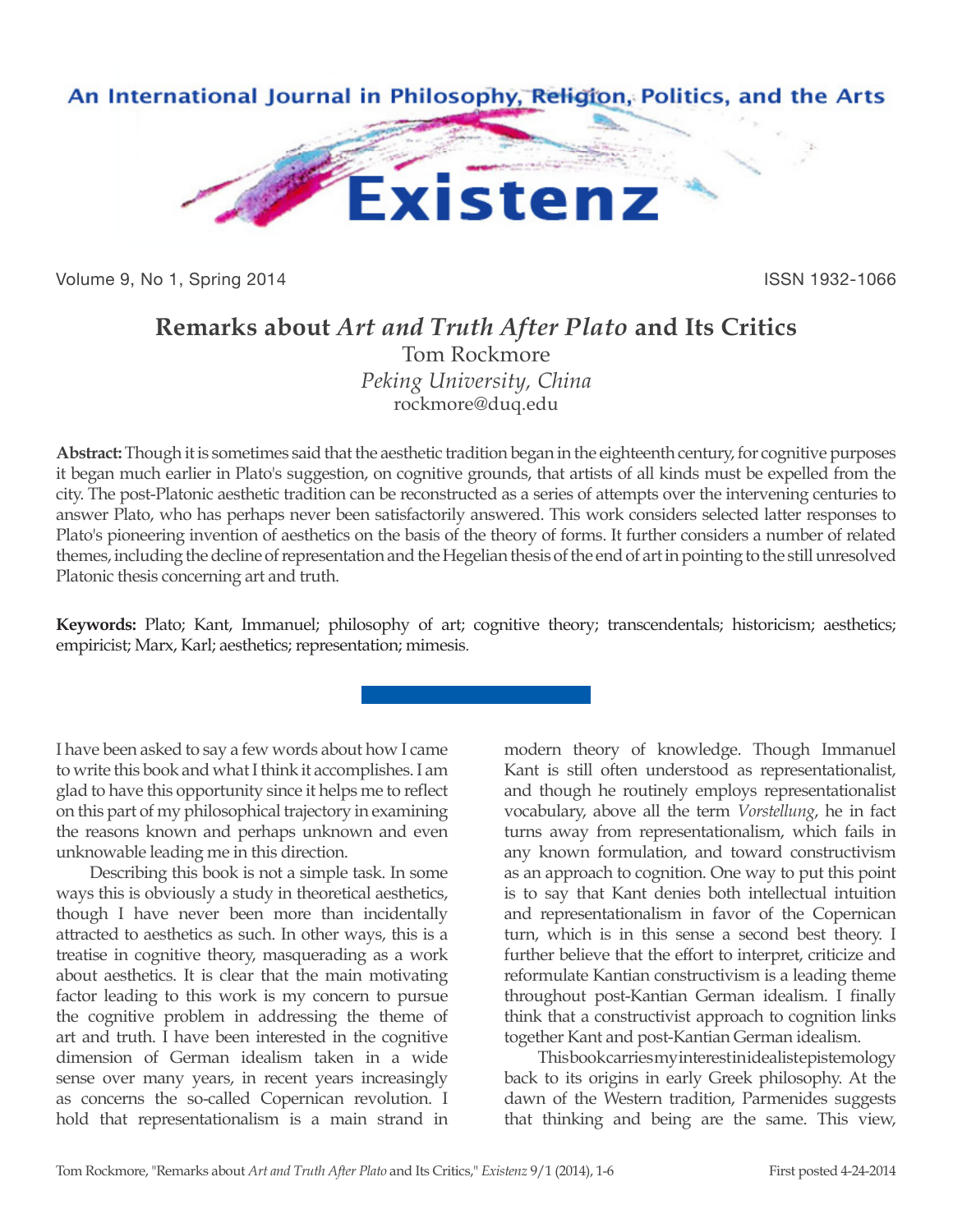which echoes through the tradition, leads to what later became metaphysical realism. Platonism can be read as asserting an ontological causal relation between forms and objects—since objects supposedly participate in forms—but as denying the "backward" anti-Platonic epistemological inference from objects to forms, hence as denying representationalism.

I believe that Kant signals in the *First Critique* that he considers himself to be a Platonist (B 370). The critical philosophy can be understood as refusing both intellectual intuition, on which Plato relies, and, following him, representationalism, in turning to constructivism, or the view that we know only what we in some sense construct. Hence Kant can be said to propose a solution to the cognitive problem in following Plato's proscription of representation while further rejecting the Platonic appeal to intuition. This line of reasoning led me directly from German idealism to ancient Greek philosophy, more precisely to Plato's rejection of mimesis, and, by extension, representation in all its forms.

When aesthetics begins depends on how one understands the term. Many observers think aesthetics came into being about the time the modern usage of the term emerged. It is sometimes said that the aesthetics tradition begins in Kant or at least in Alexander Baumgarten. On the contrary, I believe that there a highly interesting aesthetics debate that is already underway in Plato's concern with knowledge, that is quickly joined by Aristotle, and that runs throughout the tradition up to and then beyond the point at which it may or may not later have begun in the eighteenth century.

Plato's influence on philosophy in general and Western aesthetics in particular is obviously immense. I do not believe the history of Western philosophy can be reduced to footnotes to Plato. Yet I do think the entire later aesthetics tradition can be reconstructed as a series of efforts to answer Plato in either railing against, or in accepting his view of the relation of art and art objects of the most varied kinds and truth. Now the Platonic view of aesthetics is not itself well understood. In my view, it is a mistake to think that Plato simply rejects art in all its forms, if for no other reason because critique supposes a positive standard. The *Republic* can be interpreted, not merely as a fantasy, but rather as Plato's effort to sketch the outlines of a state, which would be good, based on truth, or true, and even beautiful, perhaps even the only such object. In the book I examine selected aesthetic theories in terms of the central theme of art and truth

as well a few of the many problems associated with this theme.

What do I think this book accomplishes? It is awkward for me to evaluate my own effort other than to say that at least I learned something in the process of writing even if no one else would. It is clear that the scope of the discussion is limited since I was more interested in pursuing some key moments than a possible encyclopedic treatment. I did not try to fill in the whole picture, even in outline. In this instance, more would probably not have been better, even if it had contributed to my education.

One intention is to overcome the artificial separation between philosophy and aesthetics. We live in a period in which it is thought to be useful to concentrate as narrowly as possible on a single author, a single book, even a single theme. One can imagine that today when jobs are scarce a Plato, a Kant, or a Hegel would have been told that if tenure were still possible when he had accrued enough teaching experience, he would do well to work in a single sharply defined domain. Rightly or wrongly I like to think of myself as a generalist concerned to pursue philosophical concerns wherever they might lead. In this case, it seems to me that there is a genuine aesthetic side to cognitive concerns and that cognition and aesthetics should not be understood separately but in tandem.

A second intention is to clarify certain aspects of the German idealist approach to cognition in turning to the views of Kant, Friedrich Schelling, G. F. W. Hegel, Karl Marx and Marxism. Alone among the great German idealists, Johann Gottlieb Fichte does not write on aesthetics. I hold, though I cannot argue the point here, that if constructivism is central to German idealism, that, since Marx is a constructivist, Marx is also a German idealist. Hence a treatment of German idealist aesthetics needs to discuss Marxian and Marxist aesthetics, which was not too long ago one of the most interesting aspects of Marxism.

A third aim is to determine if at this late date, when there is considerable attention to how to understand a work of art, we can make progress on the very different theme of the link between art and truth. The book identifies two anti-Platonic claims for art as a window on reality so to speak: the medieval view of art, on the one hand, and the Marxist view of art, on the other. It is without question clear that for the medieval mind the world is the creation of and in a sense the road back to God. In the Middle Ages those who could not read could however read the stained glass windows of the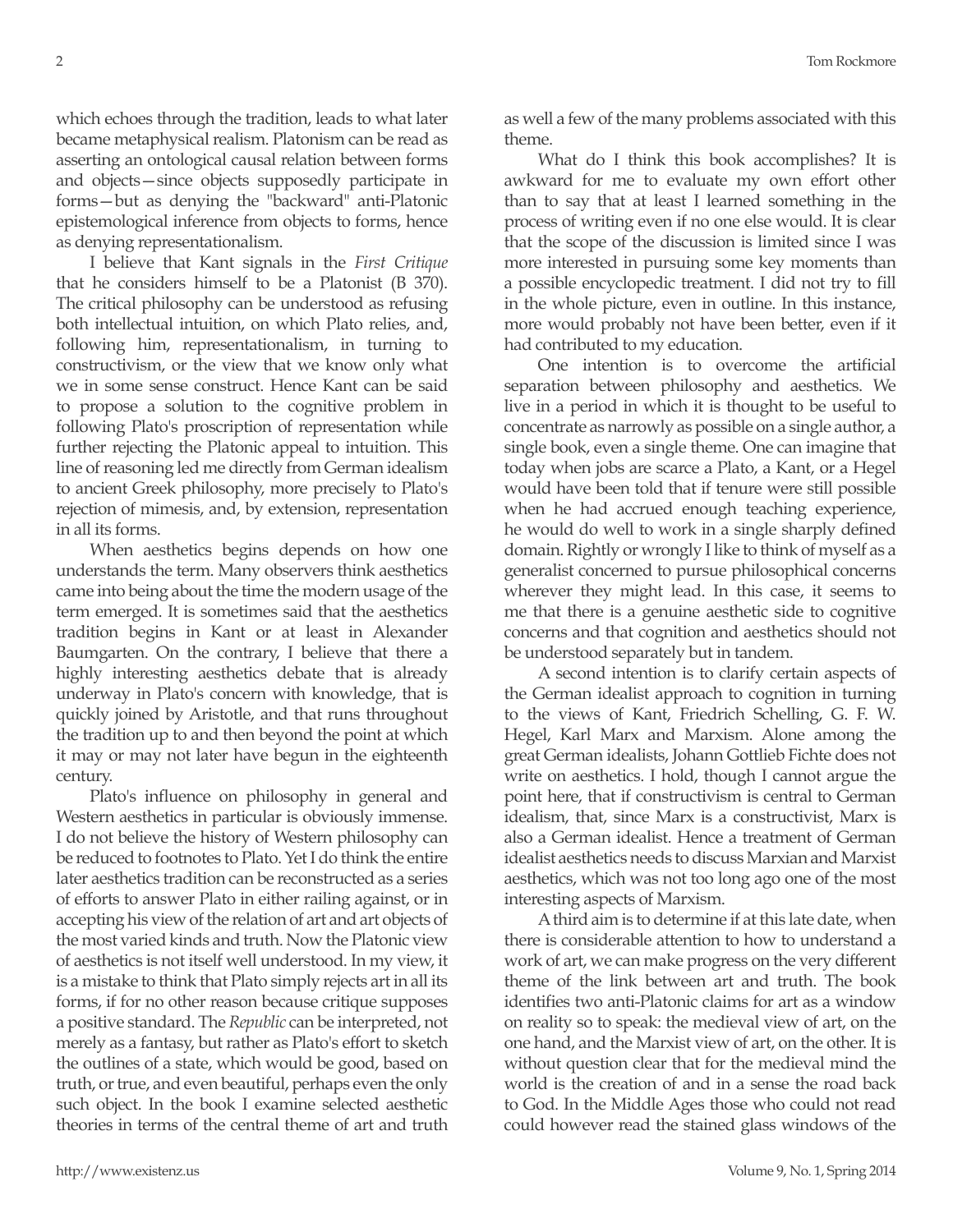great cathedrals as a clue to transcendent reality. For Marxism, but not for Marx, art, or at least a certain form of art turning on socialist realism pierces the veil of capitalist illusion to reveal a world created not by God but by men and women. This is somewhat different from the Marxian view that we can know the world because we construct it through our activity, above all our economic activity.

Further, this book strengthens my conviction that Kant, who is often read through David Hume, less often through Gottfried Leibniz, Christian Wolff or even René Descartes, can profitably be understood from a Platonic perspective. In particular, one can say that Plato's effort to drive a wedge between art and truth as usually understood is extended in Kant's view that tortured view that art is non-cognitive.

Finally the book identifies a third idealist view associated with Hegel, according to whose form of constructivism we come to consciousness and selfconsciousness in and through what we do, both in making objects to be sold in the market place and in the interaction with others. In this way, Hegel reverses the relation of subject and object, for instance through art. For Hegel, the problem is not, as was already the case for Plato, whether we do or even might know reality but rather to understand that through art we come to know ourselves.

I have somewhat immodestly endeavored to point out some of the things I may have accomplished or at least tried to do in the book. It remains to see through your reaction the extent to which one can honestly say that any of the things I tried to accomplish was actually successfully carried out.

## **To My Critics**

It is a given that philosophy depends on interpretation but we do not know how to interpret. I am clearly lucky in my critics, since each of them labors to describe a book, which each, somewhat like the blind man and the elephant, understands differently. Since my critics each see a somewhat different book, it will be helpful to treat their remarks separately.

In a book of this kind, which centers on pursuing the later ramifications of a single main theme beginning in Plato throughout the post-Platonic debate, clearly one needs to pick and choose among the vast number of themes and writers who for one reason or another I did not see fit to include, either because of my own ignorance or the limits at my disposal. No one can say everything, and in trying to say even part of what needs to be said one often risks surpassing the tolerance of even a very generous university press.

Sophie Cloutier picks up on this limit in pointing, legitimately in my view, to something I left out. She notes the importance of Hannah Arendt's conferences on Kant's political philosophy in suggesting that. Though the main focus lies in finding an example for political judgment, in the process of developing her point Arendt addresses the social function of art in what Cloutier calls "the emergence of the common world." She further notes that Arendt insists on translating allgemein by general and not universal. And she finally notes that the norm is not truth, but sensus communis in the sense of a shared world.

In response, I think Arendt's proposed translation is important not only for Kant, but also, for instance, in avoiding attributing a universalist posture to someone like Hegel, who through translation or even mistranslation is often naturalized as an Englishspeaking author in reading *Geist* as "mind," *allgemein* as "universal," and so on. Yet this is perhaps more problematic as concerns Kant, whose *a priori* claims are certainly intended to be universal, not general. One senses there is an equivocation or at least uncertainty in the Kantian view of aesthetics since he gives up the a priori for the a posteriori while nonetheless striving to maintain universality on which he elsewhere insists.

It is certainly correct that *sensus communis*  presupposes a shared world. Yet there is a tension in the Kantian conception since he apparently believes that aesthetic judgment is not independent of, but rather at least partly dependent on, membership in different groups. Let me give an example. In the *Critique of the Power of Judgment*, in the account of "The Ideal of Beauty (§17)," Kant claims that what we take as an instance of the physical beauty of a human being or even a dog depends on the ethnic group to which one happens to belong. This suggests that the so-called common world is common to members of one ethnic group but not, say, to another, which in turn undermines the view that our aesthetic judgments lead to or point toward a common world as well as the implicit suggestion that they are correct across the board. The central idea seems to be that for Kant, who distinguishes between ideas and ideals, our aesthetic criteria include ideas borrowed from experience that in some sense depend on who we are, including membership in a particular nationality or ethnic group, and so on, while the aesthetic ideal is based on aesthetic reason. Yet if ideas basically differ, either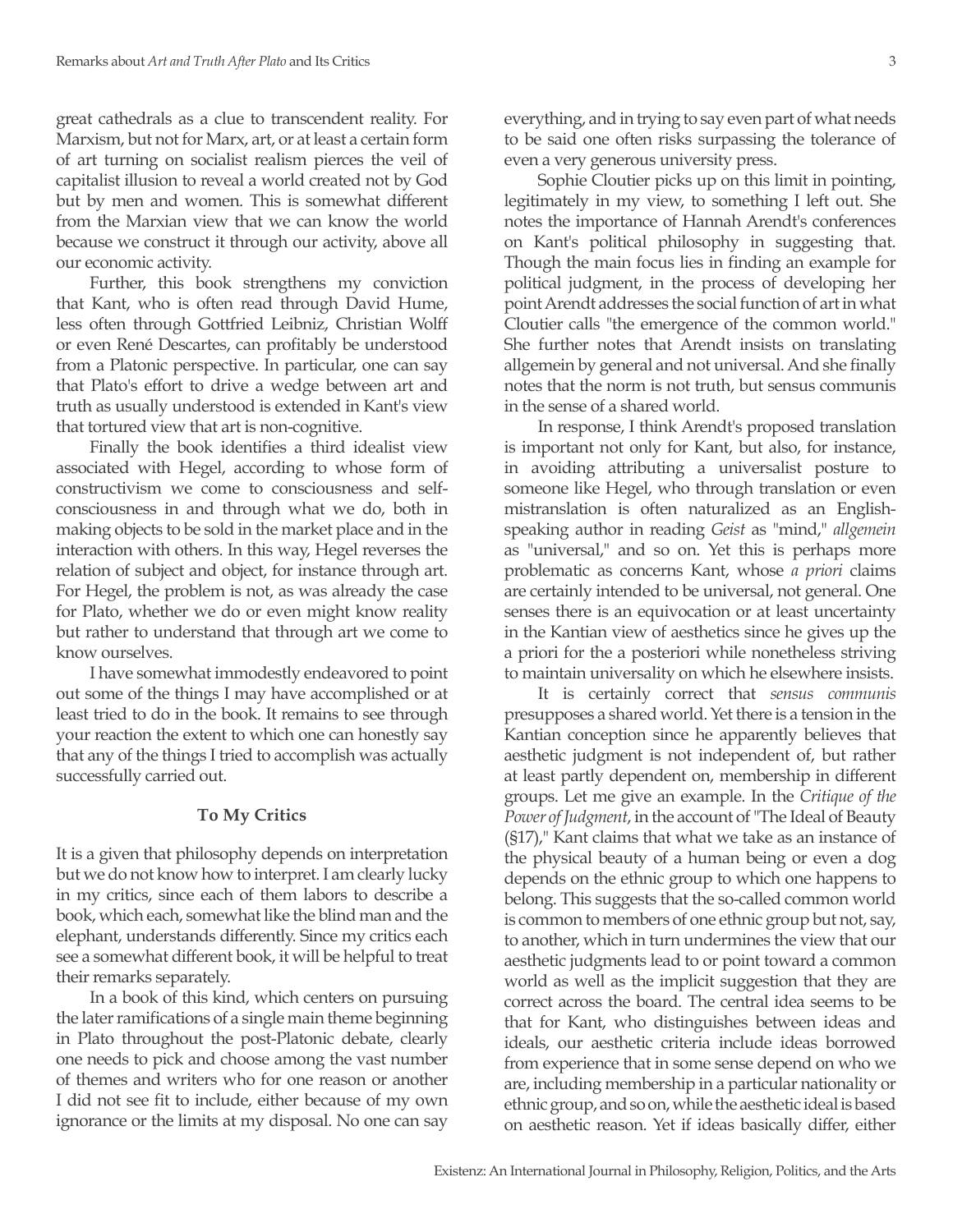we agree with respect to ideals, which seems unlikely even within a particular group, or the *sensus communis* in question is not general but rather local. Though for Arendt art is a way to humanize our world, it seems less clear this is a basic aspect of the Kantian message.

I find myself in large agreement with Alina Feld. She captures very well the distinction between the Platonic approach to art, which derives from its role with respect to truth, which if there is knowledge, must be based on direct intuition of the forms, and the Aristotelian reorientation of the aesthetic dimension toward imitating human reality. In the transition from Plato to Aristotle, "imitation" takes on a different referent, as a result of which what was impossible in the Platonic scheme becomes eminently possible.

Feld is also perceptive as concerns the difference between Hegel and Arthur Danto's depiction of Hegel. Hegel's view of art turns on its historical character, which changes as a consequence of the increasing secularization of the modern world. One is struck by Hegel's enormously insightful grasp of the consequences for the aesthetic domain at the beginning of the nineteenth century of the secular transformation then underway. This is a brilliant illustration of his view that philosophy itself is its own time captured in thought.

Danto, who presents his view as if it were not only inspired by, but also based on Hegel's, is in fact interested in a different theme. His position turns, as Feld points out, on the decline of the conceptual guidelines which over centuries guided aesthetic production, and which, through the mutation of art into an almost innumerable flowering of different styles calls into question the distinction between art and non-art. This theme, which is presented under the cover of a proposed reading of Hegel, and which is linked to such later artists as Marcel Duchamp, Andy Warhol, and others, has no obvious link with Hegel at all. Feld puts the point very well in contrasting the distinction between the role of art in an increasingly secular world and the very existence of art, which is a wholly different concern.

I agree as well that in a certain sense Hegel is the successor of Aristotle in the aesthetic domain. Aristotle, who already turns attention from the forms to ourselves, has no sense of the importance of history, which emerges only later in the tradition, and is perhaps best represented by Hegel. The latter's insight that we know ourselves in a historical context is important, which, in the general turn of philosophy in the twentieth century away from history, risks being lost and has certainly been obscured.

Finally I agree with Feld's point that cognitive representationalism has failed and that, for that reason, constructivism increasingly seems justified. The problem, which goes back in the tradition at least to Parmenides, consists in the persistent conceptual delusion that to know means to grasp mindindependent reality as it is, in one version in what is often called metaphysical realism. This view has been pursued over some two and a half millennia without any progress at all. Kant, who is best known for his resolute *a priorism*, in the last quarter of the eighteenth century already noted the interest of giving up the unavailing effort to conform knowledge to objects in favor of the experiment of basing objects on the structure of the human mind. Though there are occasional writers interested in constructivism, important forces are arrayed against this idea. The widespread failure to investigate this approach with more energy can be at least partially attributed to the abiding force of the Parmenidean myth consisting in the grasp of reality as well as the enormous hesitancy of the philosophical corporation in breaking from historically-favored models.

Raymond Langley comes to my book through the prism of Marx and his epigones, a theme he knows exceedingly well. His remarks on Christopher Caudwell, one of the most interesting Marxist writers, but who has almost entirely been swallowed up by history, are, as the saying goes, worth the price of admission. *Illusion and Reality*, Caudwell's most important work, has been much neglected in Marxist aesthetics. Naturally anyone who has dipped into Marx and Marxism is aware that this entire area is fraught with controversy. The history of Marxism is replete with arguments that have been lost on political grounds and as a consequence lives have also been lost. One might be hesitant to accept the label "historical materialism" if only because this term has often been applied indiscriminately to both Marx and Marxism, for instance by Jürgen Habermas, on the mistaken premise that, as Engels claims, there is only a single theory that both share. This myth, which Friedrich Engels, Marx's closest associate, created, continues to impede any effort to consider Marx's theories as serious contributions to philosophy.

Langley points out that in a sense the end of history, or at least the history of capitalism, would be a new communist society without private property. Yet as Marx suggests this would also be the beginning of human history, the period in which human beings would finally come into their own in developing their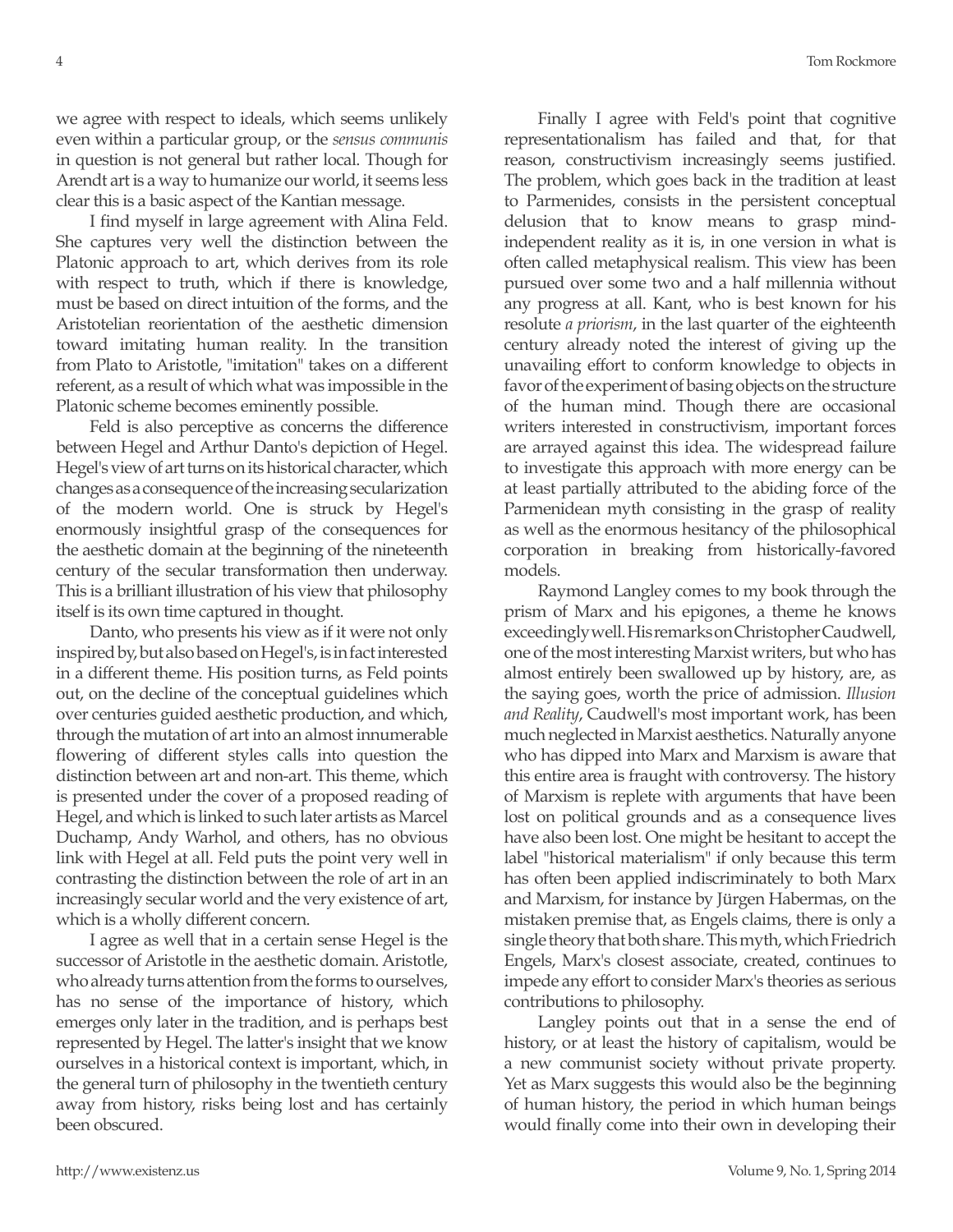capacities as human individuals. Whether this is really possible is something that we simply cannot know by merely thinking about it, since fundamental historical change can only come about in human history. It is, hence, more than questionable if the profits are to be returned to the workers, that anyone would want to continue to exercise the classical capitalist role, whose main interest lies in arrogating an unfair share to oneself.

Langley mentions the reductive Marxist aesthetic based on so-called socialist realism as the officially approved model. This calls for three points. To begin with, it is unclear, though Marxist aesthetics has been a fruitful domain, that Marx was ever persuaded of the fruitfulness of aesthetic realism. Second, the imposition of political criteria in the aesthetic domain has led to a certain sterility, for instance, interest in Maxim Gorkij rather than Boris Pasternak, Mikhail Sholokhov rather than Joseph Brodsky. Yet clearly Samuel Beckett in his own way, who for Györgi Lukács is a social degenerate, is as great an author as either Marcel Proust or Honoré de Balzac. Finally, the dogma of the reflection theory of knowledge, which finds no trace in Marx, but is accorded favored status by Engels, Vladimir Lenin and later "official" Marxists, comes up against its limits in the difficulty of making sense of the view that art reflects society. To use Langley's phrase, creative propaganda about tractor pulls simply cannot be the aesthetic standard if aesthetics is to survive in a meaningful sense.

Langley's parting remarks about the lessons of my book are well taken. Langley apparently sees dire consequences if we fall into relativism. I see no way to avoid it, though the argument about how to formulate and defend relativism, two themes, which seem scarcely to have advanced since Plato, is far from settled. Yet I agree that at this late date a representational approach to knowledge seems increasingly indefensible. I am convinced that a consequence of the shift to a constructive form of epistemology is to abandon the ancient search for certainty based on the Parmenidean insight that we must grasp what is as it is. The outcome of this debate over several millennia seems to be that we can know only that no road leads from here to there. Hence we need to abandon that fruitless search in accepting a lesser claim, but which is not tantamount to skepticism unless, even after giving up perfect knowledge as our goal, like Richard Rorty, we continue to accept it as our cognitive criterion.

In his remarks, Joseph Margolis pays me the favor of taking up and carrying further the implications of my book. Margolis is certainly right that, unlike Plato,

I think that there is no reason to deny art a role in the *Bildung* of mankind. Yet I believe there is every reason to deny that through art or in some other post-Platonic way we can limn reality. I also think there is every reason to draw on the resources art places at our disposal, in Margolis' words, for conveying the evolving truth of that world we construct. This important insight needs to be emphasized. Hegel is often wrongly thought to turn away from art, which in the meantime has lost its interest or relevance, whereas this is not the view he is advancing. Nor is Hegel indicating that, as Danto seems to claim in his German predecessor's name, that the multiplicity of styles means it is no longer possible, if it was ever possible, to distinguish between art and non-art.

Margolis says he is inclined to begin where my own discussion ends. That is certainly fair enough in that the debate advances in building on earlier views. This point is consistent with my view of my effort less as even the beginning of an aesthetic theory than as an effort to follow a debate, which begins outside of but then in early Greek philosophy lead into aesthetics through Plato's intervention and echoed through the later discussion. In that specific sense, what I have to say in this book is indeed a corollary to a larger undertaking. Hence I concede the point that my book is not intended to and certainly does not offer anything like an adequate theory of the arts, or in Margolis' language an adequate theory of which meanings or meaningful structures may be rightly ascribed to artworks.

Naturally I am aware that some observers have discussed this and related themes, but, I must confess, I am unaware there is any adequate theory of what it means for something, say in Platonic terms an appearance to represent something else, say, still in Platonic terms, reality. Those who, such as Nelson Goodman, have tried to solve this enigma can be read as saying there is no obvious solution, and perhaps no solution at all. This leads me to agree with Margolis that in this book my focus is what he calls licit forms of knowledge, but not the theory of art. Yet it is unclear to me that in saying this I am disagreeing with, to take his examples, either Plato or Lukács, both of whom can be read as neglecting the theory of art for an account of art's cognitive role.

Margolis' parting point touches on a central philosophical theme. If I understand him correctly, he thinks that as concerns art and truth either we explain everything or nothing at all. Yet this maximalist approach seems beyond what is possible. Holism, which